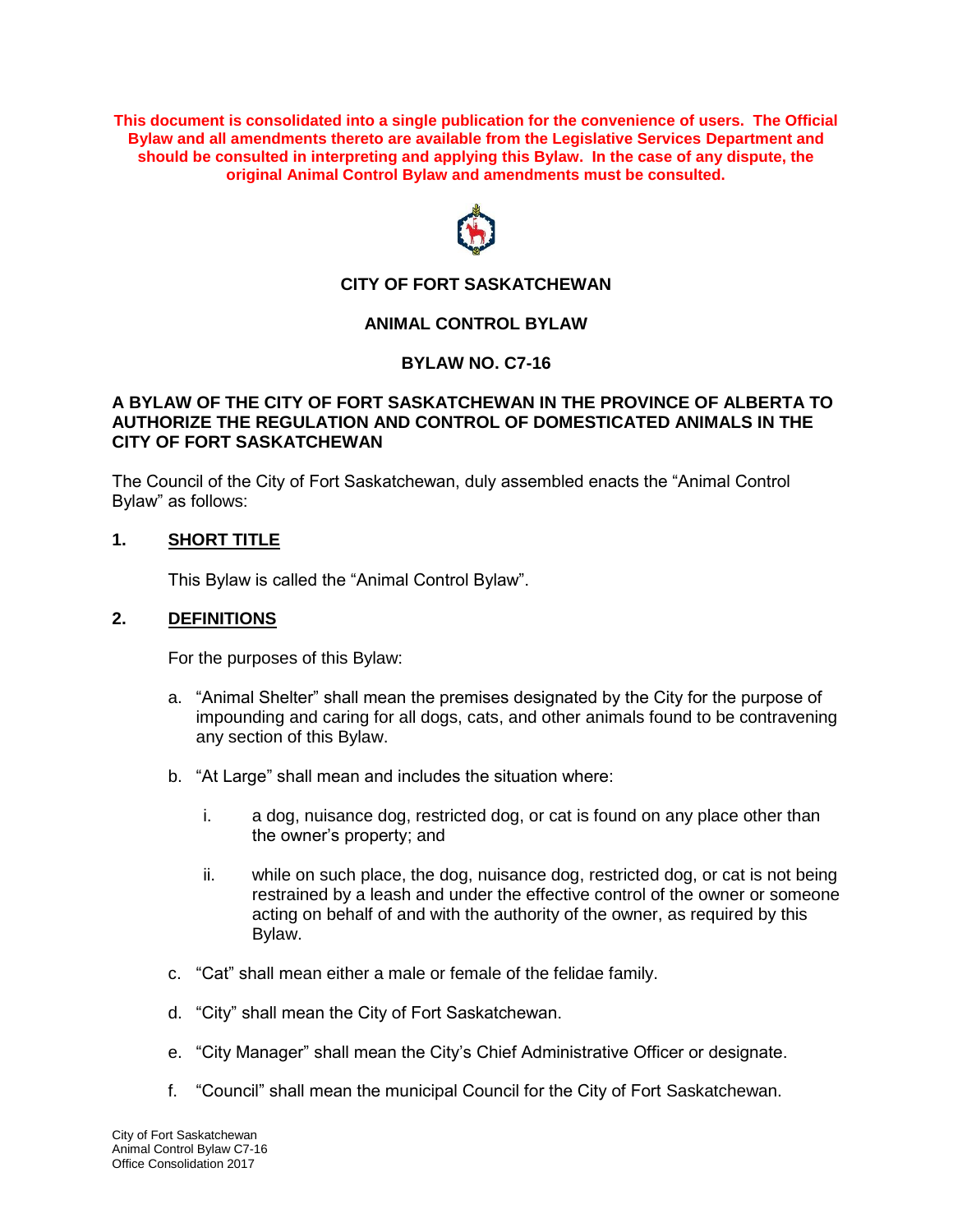- g. "Dog" shall mean either a male or female member of the canidae family, other than a nuisance dog or restricted dog.
- h. "Guide Dog" shall mean a dog trained as a guide for a visually impaired person and identified on an identification card issued by the Canadian National Institute for the Blind under the provisions of the *Blind Persons' Rights Act.*
- i. "Herding Dog" shall mean a dog trained to herd sheep situated on public or private property, for the sole purpose of rounding up or herding sheep, as part of the City's Sheep Grazing Program.
- j. "Licence" shall mean a Licence issued pursuant to this Bylaw.
- k. "Livestock" shall mean poultry, horses, cattle, sheep, swine, goats, donkeys and mules.
- l. "Municipal Tag" shall mean a tag or similar document issued by the City pursuant to the *Municipal Government Act* (MGA) for the purpose of notifying a person that an offence has been committed, and which fine or prosecution may follow.
- m. "Nuisance Dog" shall mean any dog that has been the subject of three or more convictions within the previous three years for any combination of offences listed in Section 4, Section 5, or Section 6 in this Bylaw.
- n. "Off-Leash Area" shall mean an area designated by the City Manager where a dog or nuisance dog is permitted, and is not required to be held by a leash.
- o. "Order" shall mean a written order pursuant to the MGA, to remedy a contravention of this Bylaw.
- p. "Owner" shall mean any person:
	- i. named on a Licence; or
	- ii. in actual or apparent possession or control of the animal, or property where an animal resides.
- q. "Peace Officer" shall mean a Peace Officer as defined in the *Provincial Offences Procedure Act*.
- r. "Prohibited Animal" shall mean any of the following:
	- i. livestock;
	- ii. bees;
	- iii. poisonous snakes, poisonous reptiles, or poisonous insects; and
	- iv. any other animal except a dog, nuisance dog, restricted dog, or cat, in the adult form or weighing more than 5 kilograms, or the young of that animal.
- s. "Restricted Dog" shall mean any dog which: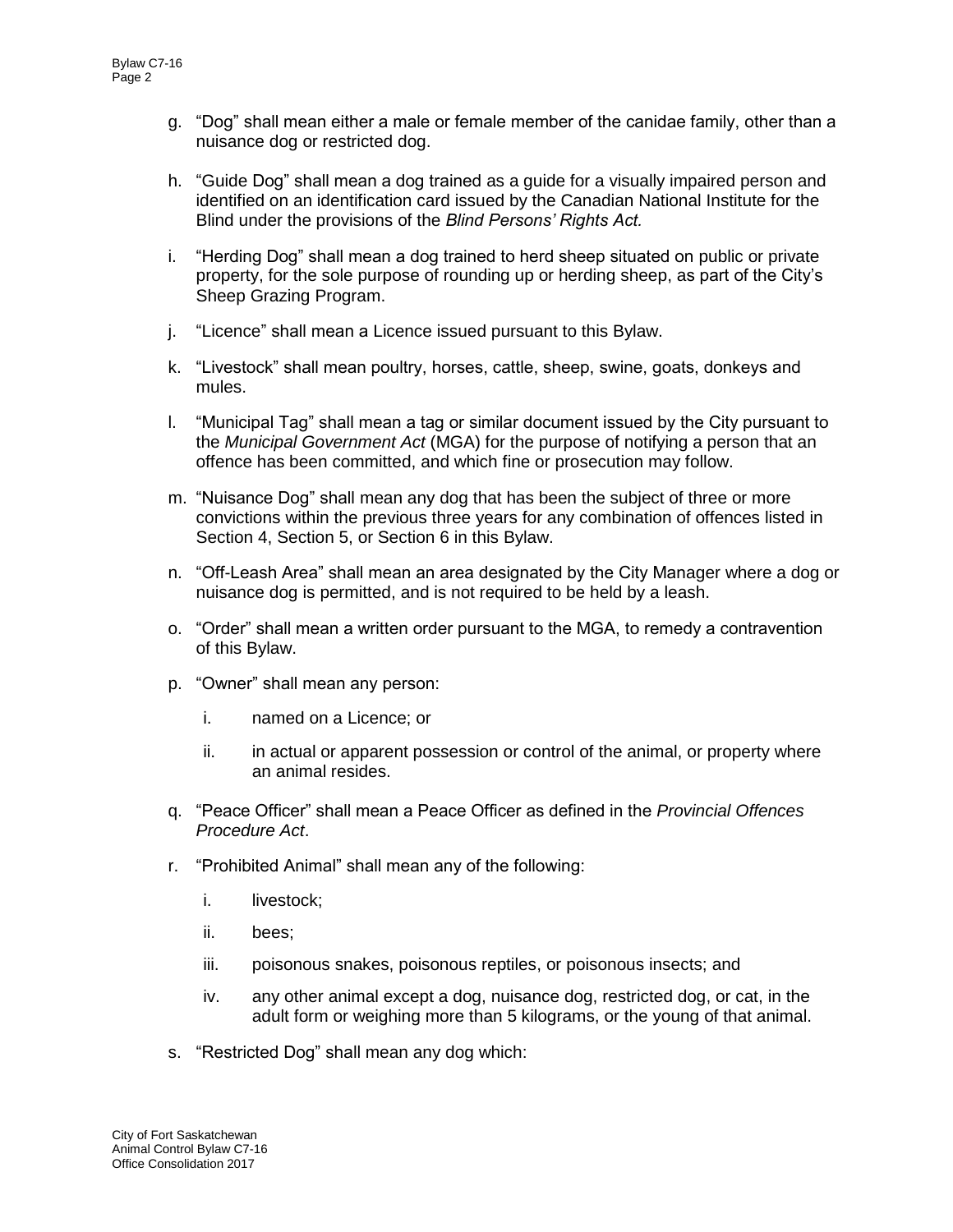- i. has chased, attacked or bitten any person or animal causing physical injury, and resulted in a conviction under this Bylaw;
- ii. has chased, attacked or bitten any person or animal on more than one occasion, with or without causing physical injury, which resulted in separate convictions under this Bylaw; or
- iii. has been made the subject of an Order under the *Dangerous Dogs Act*.
- t. "Service Dog" shall mean a dog individually trained by a recognized agency to do work or perform tasks for people with disabilities.
- u. "Violation Ticket" shall mean a Violation Ticket as defined in the *Provincial Offences Procedure Act*.

# **3. LICENSING**

- 3.1 The owner shall not own, keep or harbour any dog, nuisance dog, restricted dog, or cat over the age of six months within the City, unless the animal is licensed pursuant to this Bylaw.
- 3.2 Any herding dog that is part of the City's Sheep Grazing Program shall be exempt from licensing conditions noted in Section 3.1.
- 3.3 Before the issue or renewal of a Licence, the owner must submit to the City:
	- a. the Licence fee as established by the City's Fees & Charges Bylaw;
	- b. if applicable, proof of the dog, nuisance dog, restricted dog, or cat being spayed or neutered, in a form acceptable to the City; and
	- c. any additional information required by the City.
- 3.4 The City may refuse to issue a Licence unless it is satisfied that:
	- a. at least one person named on the Licence is at least 18 years of age;
	- b. all applicable fees have been paid; and
	- c. all required information has been provided.
- 3.5 <sup>1</sup>The term of the Licence shall be from the date of issuance to December 31 of the following calendar year.
- 3.6 Licences issued under this Bylaw shall not be transferrable between a dog, nuisance dog, restricted dog, or cat.

 $\overline{a}$ 

<sup>1</sup> C35-20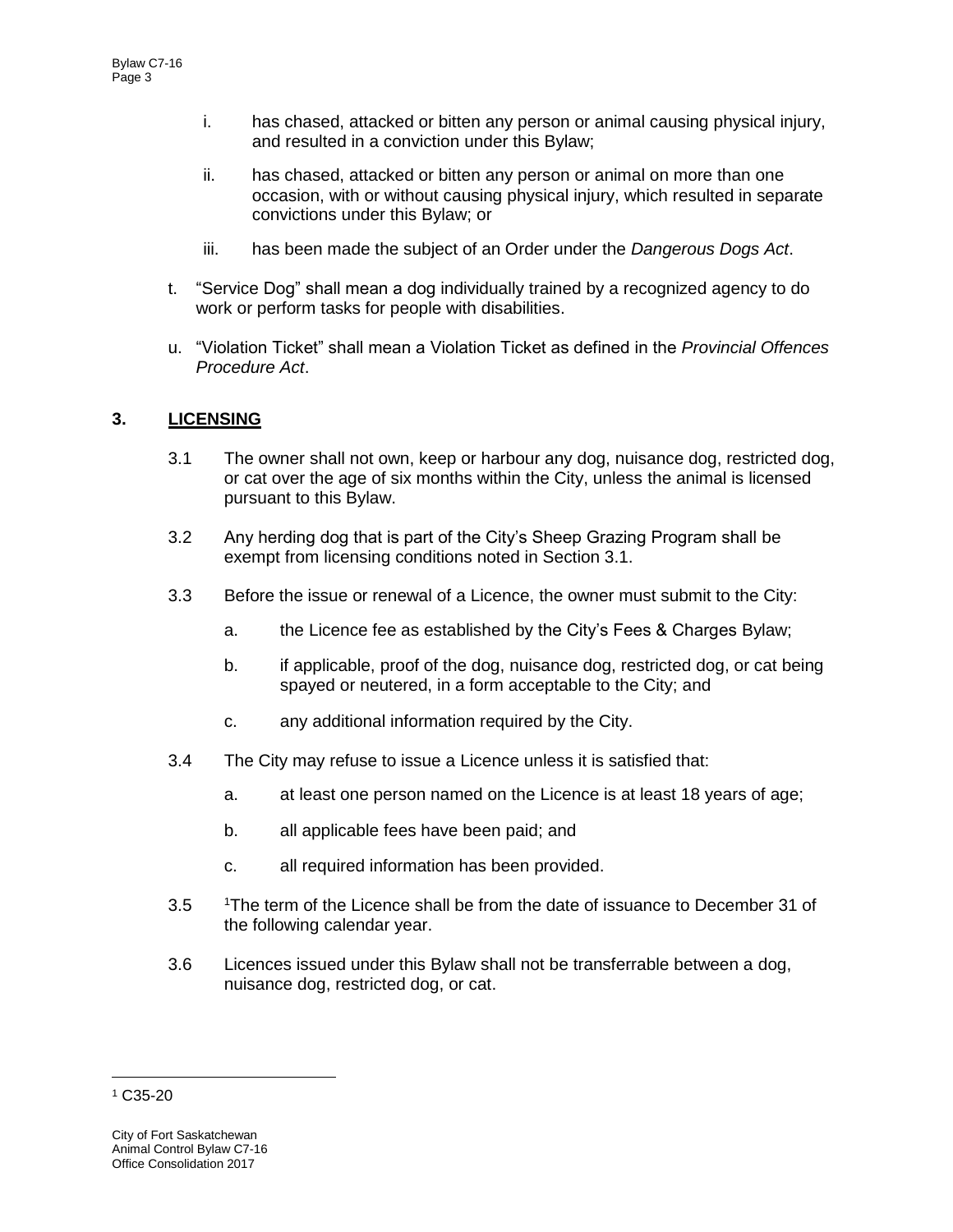# **4. REGULATION OF DOGS AND CATS**

- 4.1 No more than three dogs, nuisance dogs, or restricted dogs, in any combination, shall be kept at any municipal address within the City. This Section shall not apply:
	- a. in the case of dogs, nuisance dogs, or restricted dogs under the age of six months;
	- b. if the person has a valid Business Licence to operate a small animal breeding/boarding establishment or the general business of a pet store pursuant to other applicable City bylaws; or
	- c. to any veterinary clinic or hospital.
- 4.2 No more than three cats shall be kept at any municipal address within the City. This Section shall not apply:
	- a. in the case of cats under the age of six months;
	- b. if the person has a valid Business Licence to operate a small animal breeding/boarding establishment or the general business of a pet store pursuant to other applicable City bylaws; or
	- c. to any veterinary clinic or hospital.
- 4.3 The owner or any other person having care or control of a dog, nuisance dog, restricted dog, or cat shall not permit the animal to be at large within the City.
- 4.4 Notwithstanding Section 4.3, this Section shall not apply to:
	- a. herding dogs when they are actively engaged in rounding-up or herding sheep, and under control of the owner or any other person; or
	- b. when the animal is within a designated off-leash area.
- 4.5 A person who takes control of a dog, nuisance dog, restricted dog, or cat who is at-large shall notify the City, provide the required information and surrender the animal to a Peace Officer, if directed to do so.
- 4.6 When off the owner's premises, the owner of a dog, nuisance dog, restricted dog, or cat shall at all times ensure the Licence tag issued by the City is displayed.
- 4.7 The owner of a dog, nuisance dog, restricted dog, or cat shall not permit the animal to damage public or private property.
- 4.8 The owner of a dog, nuisance dog, restricted dog, or cat shall not permit the animal to:
	- a. threaten or bite a person;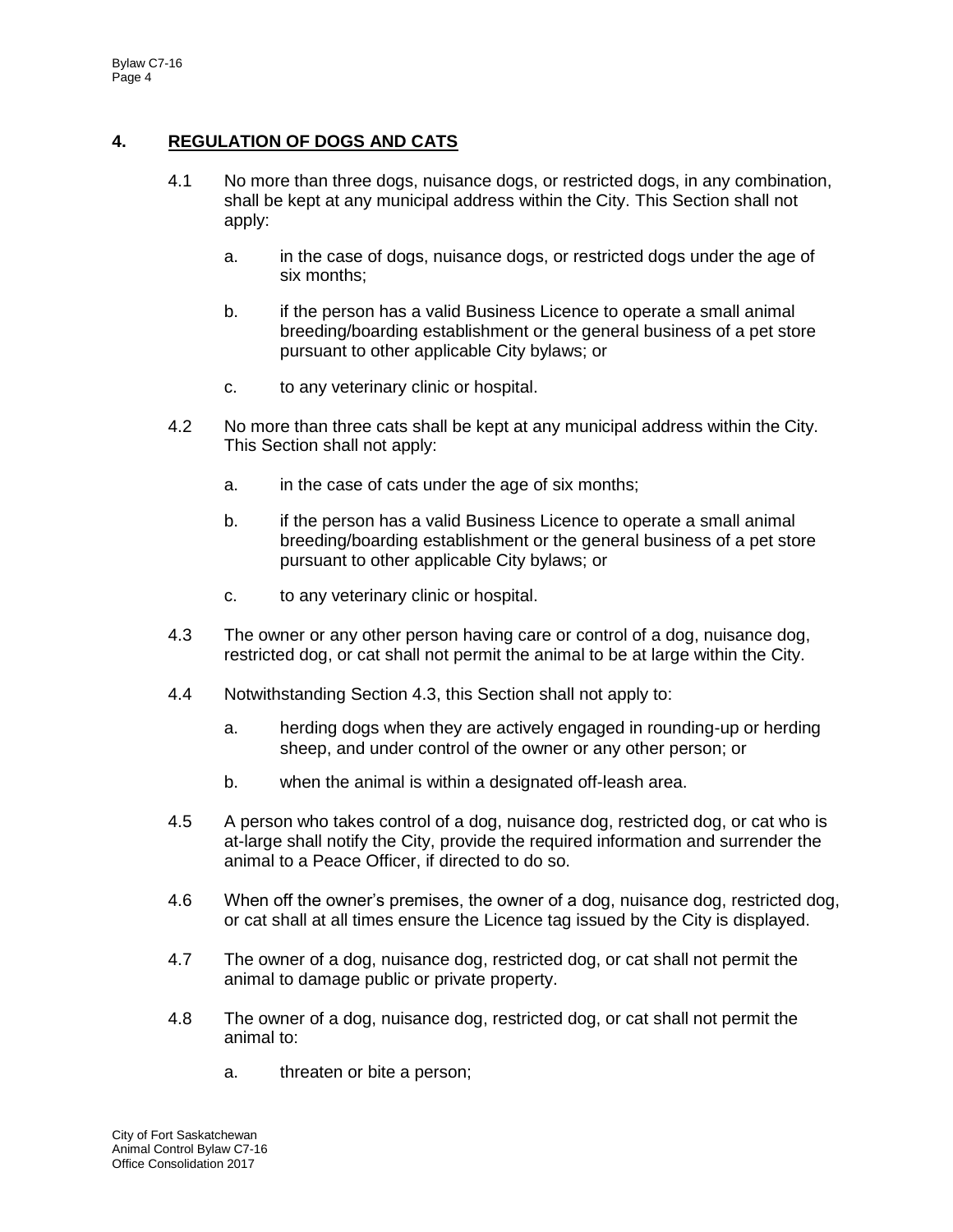- b. chase a motor vehicle;
- c. chase a person, or
- d. harass, attack, injure or kill another dog, nuisance dog, restricted dog, or cat belonging to another person.
- 4.9 Section 4.8 shall not apply if the dog, nuisance dog, restricted dog, or cat threatens, chases, attacks or bites:
	- a. a trespasser on the property where its owner resides; or
	- b. a person who is physically abusing or provoking the animal.
- 4.10 A person shall not provoke or abuse a dog, nuisance dog, restricted dog, or cat in any manner that could reasonably expect the animal to:
	- a. damage property;
	- b. chase, attack or bite any person or animal, which could cause physical injury; or
	- c. bark, howl, or meow.

#### **5. DEFECATION**

- 5.1 The owner of a dog, nuisance dog, restricted dog, or cat shall remove any defecation left by the animal on public or private property, other than the owner's property.
- 5.2 Section 5.1 shall not apply to a visually impaired person being assisted by a guide dog.
- 5.3 The owner of a dog, nuisance dog, restricted dog, or cat, shall ensure that defecation left by the animal on the property of the owner does not accumulate to an extent that it is reasonably likely to annoy or pose a health risk to others.

## **6. NOISE**

- 6.1 The owner of a dog, nuisance dog, restricted dog, or cat shall not permit the animal to bark, howl, or meow excessively.
- 6.2 In determining whether the barking, howling or meowing is reasonably likely to disturb the peace of others, consideration may be given, but not necessarily limited, to the:
	- a. proximity of the complainant(s) to the property where the animal is located;
	- b. duration of the barking, howling or meowing;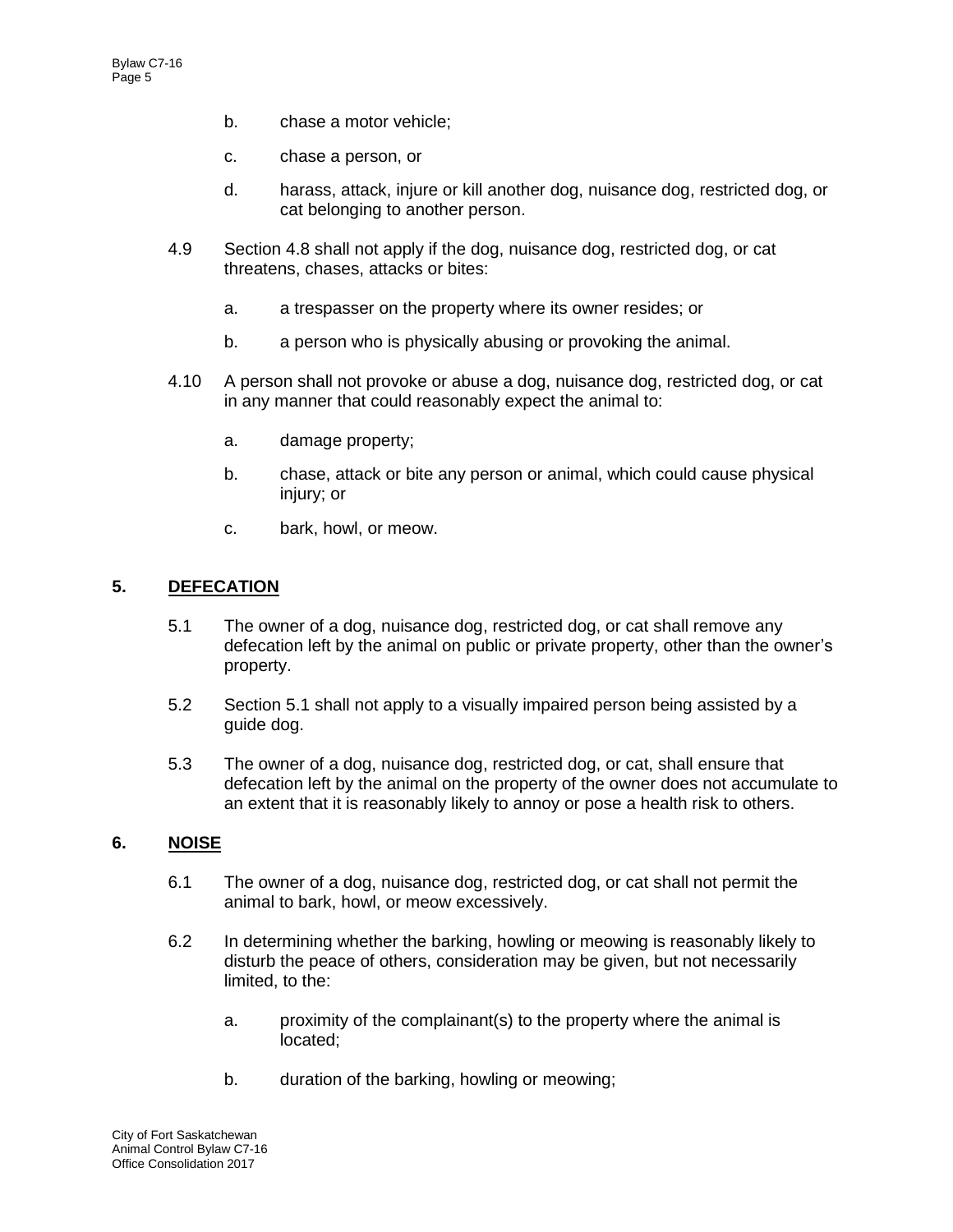- c. time of day and day of the week;
- d. nature and use of the surrounding area, and
- e. effect of the barking, howling or meowing on the complainant(s).

# **7. NUISANCE DOGS**

- 7.1 Upon issuing a Nuisance Dog Licence or upon 15 days written notice to the owner, the City Manager may impose any of the following conditions:
	- a. that the owner keep the nuisance dog indoors or secured in a fully enclosed outdoor pen;
	- b. that the owner ensure the nuisance dog is muzzled while outdoors;
	- c. that the owner undertake repairs to the property where the nuisance dog resides to ensure compliance with this Bylaw;
	- d. that the owner and nuisance dog together complete a specified Behavioural Modification Course; or
	- e. other conditions deemed reasonable.
- 7.2 An owner may appeal the conditions imposed on a Nuisance Dog Licence to Council within 14 days, pursuant to the provisions of Section 13.3.
- 7.3 An owner shall not contravene any condition of a Nuisance Dog Licence.
- 7.4 An owner may apply for a Licence after one full calendar year of no violations under this Bylaw, and with written approval of the City Manager.

## **8. RESTRICTED DOGS**

- 8.1 An owner of a restricted dog shall have liability insurance specifically covering any potential damages for personal injury or property damage caused by the restricted dog in an amount not less than two million dollars (\$2,000,000.00).
- 8.2 The owner of a restricted dog shall provide proof of insurance to the City upon request.
- 8.3 The certificate of insurance shall contain a provision requiring the owner or issuer to immediately notify the City in writing, should the policy expire, be cancelled or terminated.
- 8.4 Upon cancellation, expiry or termination of the certificate of insurance, the Restricted Dog Licence becomes null and void.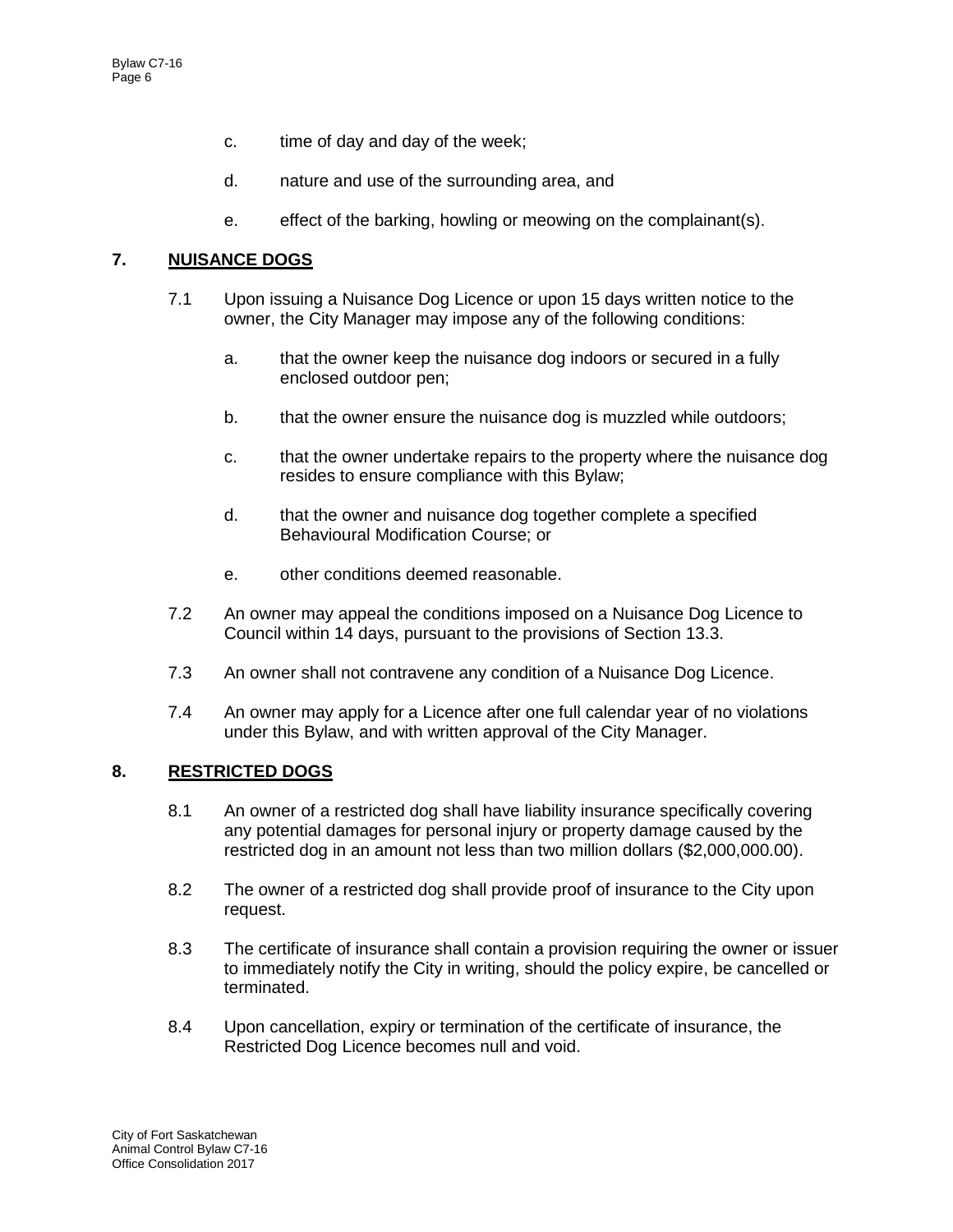- 8.5 When off the premises of the owner, including an off-leash area, the owner shall ensure a restricted dog is at all times:
	- a. muzzled;
	- b. held on a leash not exceeding two metres in length; and
	- c. under the effective control of the owner or someone over the age of 18 years.
- 8.6 When on the premises of the owner:
	- a. the restricted dog shall be under the effective control of someone over the age of 18 years, when indoors;
	- b. have signs posted alerting the public that a restricted dog is located on the premises;
	- c. the restricted dog shall be secured in a fully enclosed holding pen, when outdoors; and
	- d. the restricted dog shall be muzzled and secured by a chain preventing the restricted dog from entering within two metres of the premises' boundary, when outdoors.
- 8.7 Whether through observation or investigation, a Peace Officer determines a dog to be a restricted dog, they shall in writing:
	- a. inform the owner that the dog has been determined to be a restricted dog;
	- b. inform the owner of the requirements for keeping a restricted dog, in accordance with the provisions of this Bylaw; and
	- c. inform the owner that should there be any contravention in the conditions of keeping a restricted dog, the owner will be subject to fines or other enforcement under this Bylaw or the *Dangerous Dogs Act*.
- 8.8 In addition to the remedies set forth in this Bylaw, if a Peace Officer determines that a restricted dog is in contravention of this Bylaw, they may make a complaint pursuant to the *Dangerous Dogs Act* for an Order or direction that the animal be controlled or destroyed.

## **9. CONTROL OF OTHER ANIMALS**

- 9.1 Unless permission has been granted by the City Manager, a person shall not keep or have prohibited animals on any premises within the City.
- 9.2 Any property within the City where the owner resides shall not keep or have any prohibited animal, unless: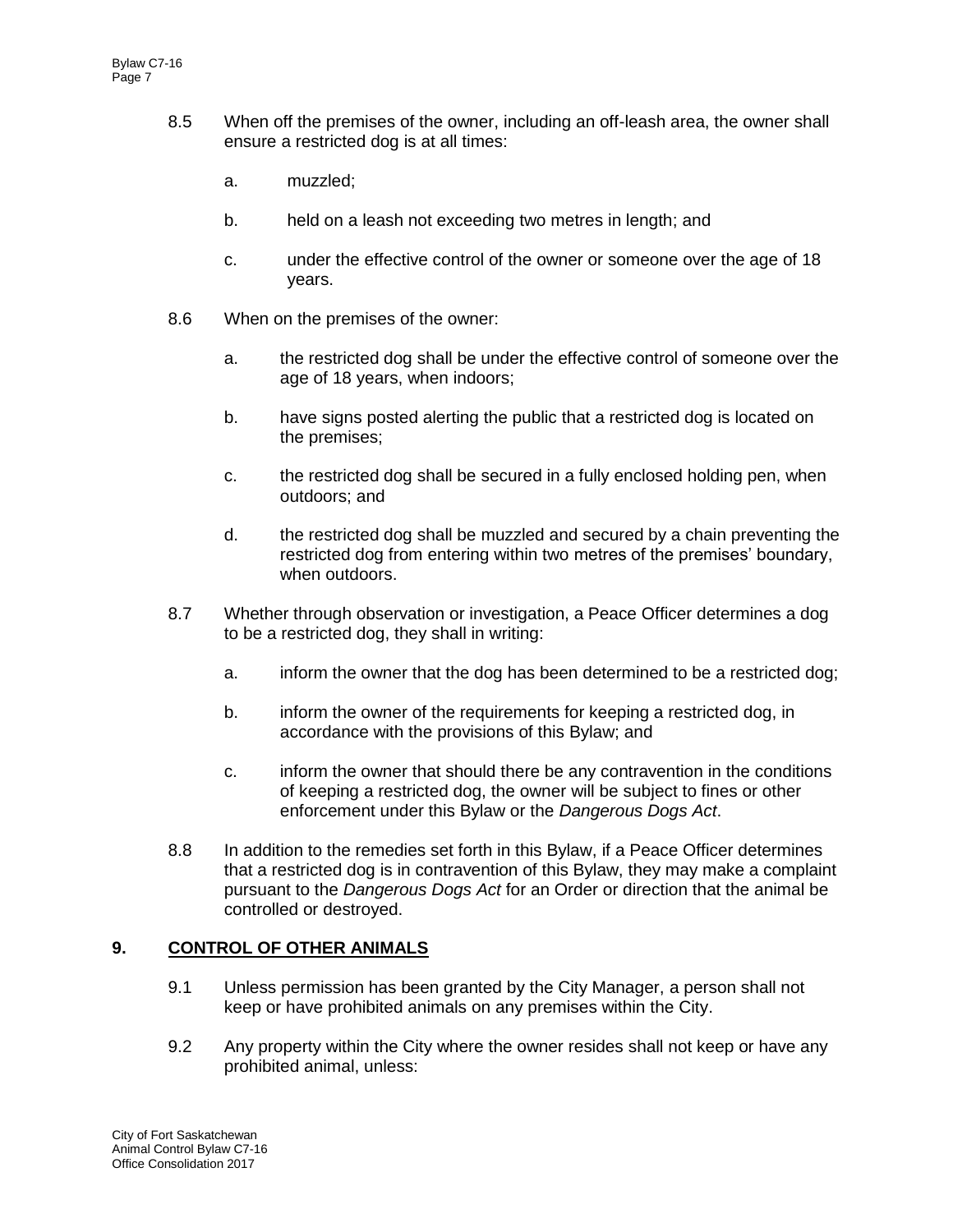- a. the prohibited animal is participating in a parade, circus, rodeo, agricultural show, or any other similar function approved by the City;
- b. a Development Permit for agriculture use is in effect for the premises; or
- c. permission to do so has been granted by the City Manager;
- $d_{\cdot}$ <sup>2</sup>the owner possesses a valid City of Fort Saskatchewan licence to keep or have a prohibited animal.
- 9.3 A person may keep or own no more than four pigeons or rabbits, in any combination, on any premises within the City.
- 9.4 The owner shall at all times have the pigeons or rabbits:
	- a. secured in one or more fully enclosed pen(s);
	- b. maintained in a clean, sanitary and inoffensive condition; and
	- c. not located within two meters of the premises' boundary.
- 9.5 If a Peace Officer determines that pigeons or rabbits are not being kept in accordance with this Bylaw or that the animals have caused damage to the property of another person, a Peace Officer may direct the owner to restrain, dispose of, or destroy the animals.

## **10. SERIOUS WOUND**

- 10.1 A Peace Officer may seize and impound any animal alleged to have seriously injured or killed a person or animal.
- 10.2 Before seizing and impounding any animal, the Peace Officer must consider whether the animal was acting in self-defence, or while in the course of attempting to prevent a person from committing an unlawful act.
- 10.3 An animal seized may not be impounded for more than 21 days, unless an Order or court proceeding for the animal's destruction has commenced within that time.

## **11. SEIZURE AND IMPOUNDING**

- 11.1 A Peace Officer is authorized to seize and impound any animal found contrary to any provision in this Bylaw.
- 11.2 The City shall keep all animals seized and impounded pursuant to this Bylaw for a period of at least 48 hours, excluding statutory holidays.
- 11.3 Any animal seized and impounded pursuant to the *Animal Protection Act* shall be addressed in a manner consistent with the provisions of that Act.

 $\overline{a}$ <sup>2</sup> C6-17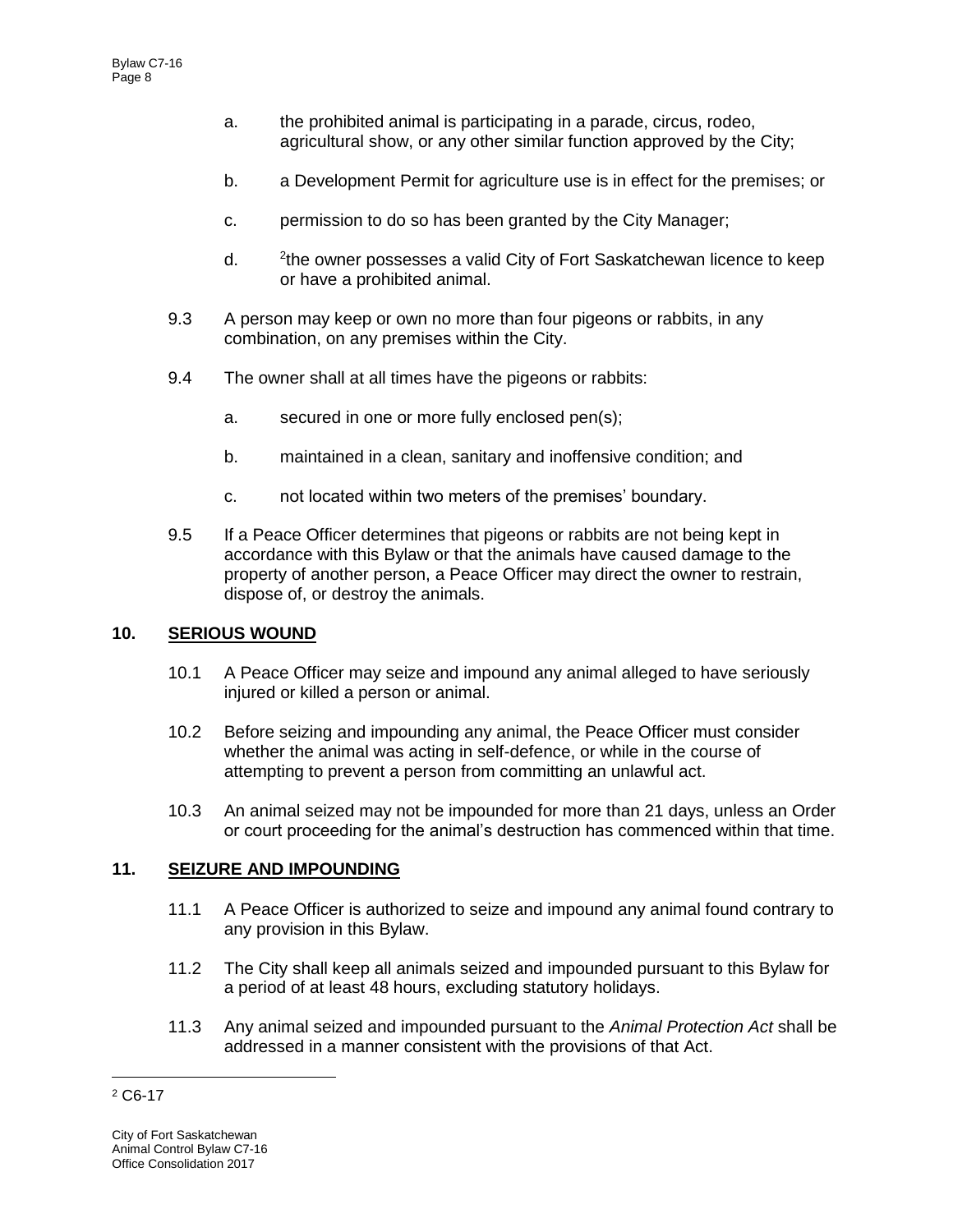11.4 Any animal seized pursuant to this Bylaw may be returned to the owner or designate upon payment of outstanding fees associated with animal Licences, shelter, care, and treatment.

# **12. OTHER REGULATIONS**

- 12.1 Any person who deliberately or willfully and with malicious intent, injures, hurts or otherwise harms any animal, shall be guilty of an offence.
- 12.2 A person shall not refuse to allow a service or guide dog in the company of a person requiring its assistance, to enter any building or property that is accessible to the public.
- 12.3 With exception to a service or guide dog, a person shall not have an animal in any City transit vehicle or facility, unless:
	- a. it is within a fully enclosed carrier; or
	- b. it is carried or held by the person at all times.
- 12.4 Unless otherwise permitted by law, a person shall not leave a leg hold or foot hold trap in any place where it may reasonably capture any animal.
- 12.5 It is the owner's responsibility to prove the age of a dog, nuisance dog, restricted dog, or cat, based on best evidence.
- 12.6 It is the owner's responsibility to prove that a dog, nuisance dog, restricted dog, or cat has a valid Licence.
- 12.7 A person shall not:
	- a. interfere with or attempt to obstruct a Peace Officer who is attempting to seize or has seized an animal that is subject to impoundment, pursuant to this Bylaw;
	- b. open the vehicle or enclosure in which an animal is being held, pursuant to seizure or impoundment;
	- c. remove, or attempt to remove, any animal from the possession of a Peace Officer; or
	- d. untie, loosen or otherwise free an animal that has been tied or otherwise held by a Peace Officer.
- 12.8 A person shall not provide false or misleading information to any Peace Officer or the City.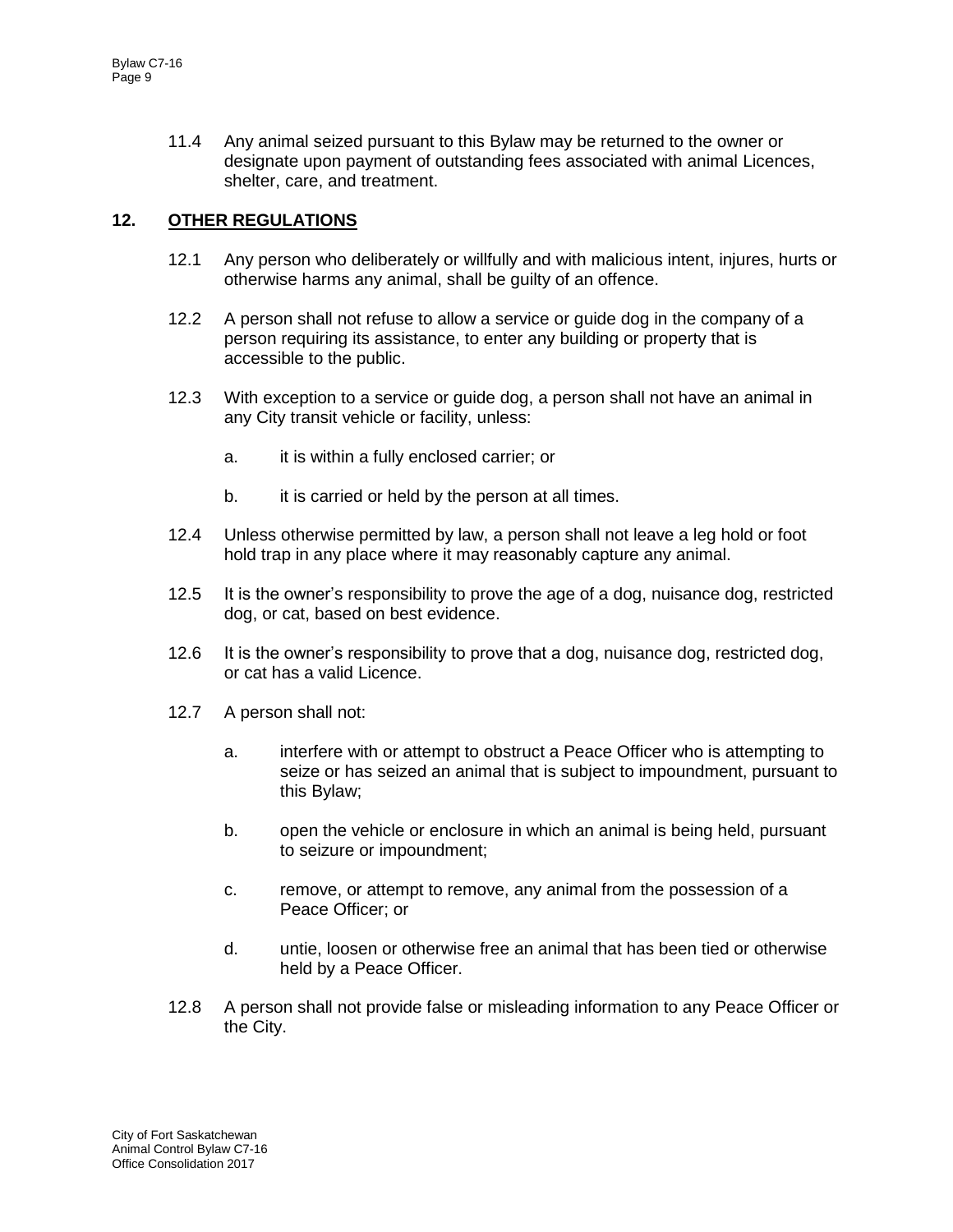# **13. ENFORCEMENT**

- 13.1 Orders to Remedy Contraventions:
	- a. If the City Manager finds that a person is contravening this Bylaw, the City Manager may by written Order in accordance with the MGA, require any person responsible for the contravention to remedy it.
	- b. The Order may:
		- i. direct a person to stop doing something, or to change the way in which they are doing it;
		- ii. direct a person to take any action necessary to remedy the contravention of this Bylaw to prevent a re-occurrence of the contravention;
		- iii. state a specified time to comply; and
		- iv. state that if the person does not comply within a specified time, the City shall take necessary action, at the expense of the person.
	- c. The expenses and costs resulting from action taken by the City under this Section, are due and payable by the person in contravention of this Bylaw.
	- d. The City may, in accordance with the MGA, add outstanding amounts for unpaid expenses and costs referred to in Section 13.1.c to a property Tax Roll, if the contravention of the Bylaw occurred on all or part of the owner's property.
- 13.2 Service of Order:
	- a. In the case of an individual, an Order issued in accordance with this Bylaw may be served:
		- i. by delivering it personally to the individual;
		- ii. by leaving it for the individual at their apparent place of residence, with someone who appears to be at least 18 years of age; or
		- iii. by registered mail addressed to the individual at their apparent place of residence, or to any address for the individual on the property Tax Roll of the City.
	- b. In the case of a corporation, an Order issued in accordance with this Bylaw may be served:
		- i. by delivering it personally to any director or officer of the corporation;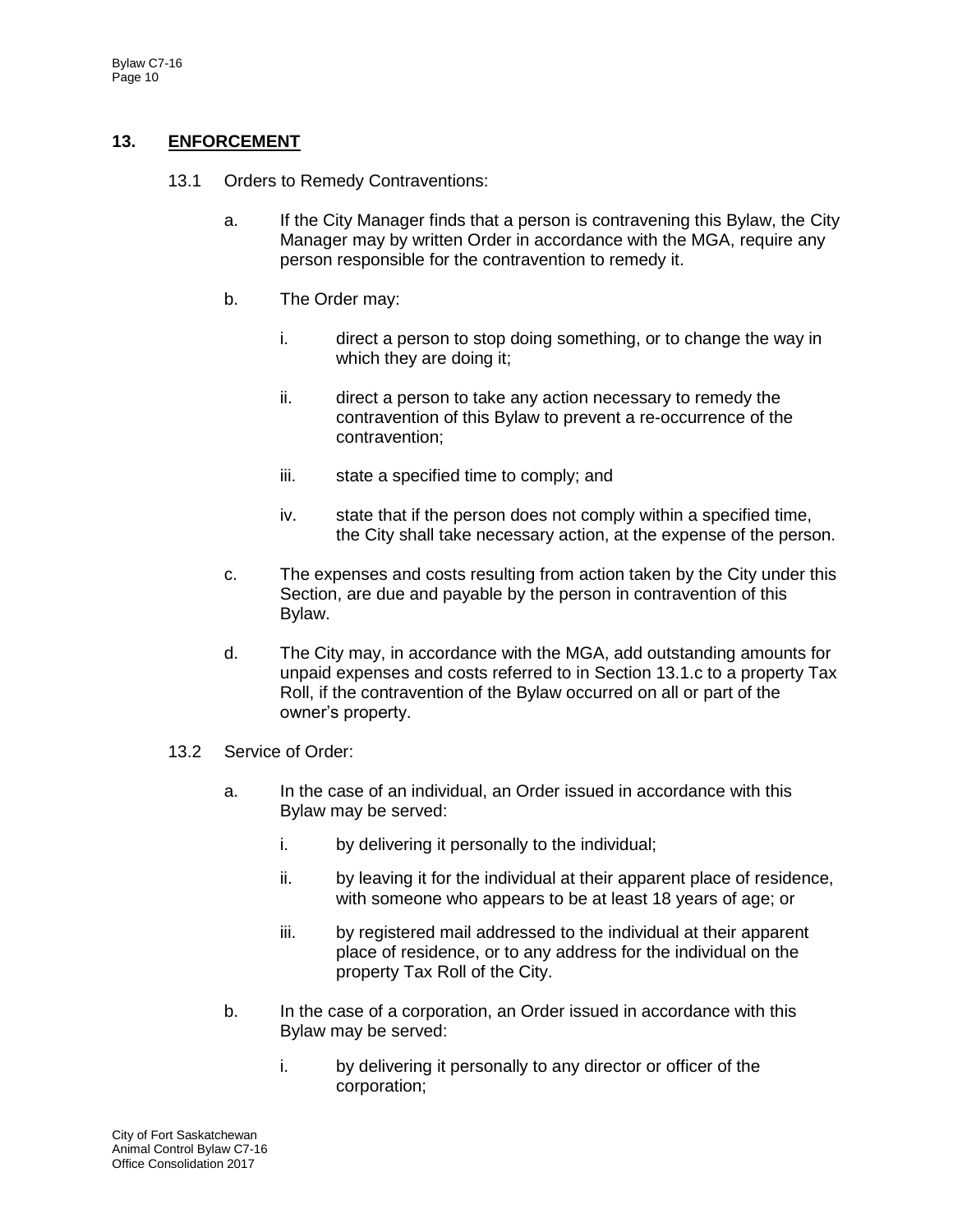- ii. by delivering it personally to a person apparently in charge of an office of the corporation at an address believed to be the corporation's address; or
- iii. by registered mail addressed to the registered office of the corporation.
- 13.3 Review by Council:
	- a. A person who receives a written notice or Order under this Bylaw, may submit a written request for Council to review the notice or Order within 14 days after the date it was received.
	- b. After review, Council may confirm, vary, substitute or cancel the notice or Order.
- 13.4 Offence:
	- a. A person who contravenes any provision of this Bylaw is guilty of an offence.
	- b. A person shall not interfere with a Peace Officer in the exercise of their powers and duties under this Bylaw.
- 13.5 Vicarious Liability:

For the purpose of this Bylaw, an act or omission by the owner or another person acting on their behalf is deemed to be an act or omission of the owner, if the act or omission occurred in the course of exercising the powers or performing any duties on behalf of the owner.

- 13.6 Corporations and Partnerships:
	- a. When a corporation commits an offence under this Bylaw, every principal, director, manager, employee or agent of the corporation who authorized the act or omission, or agreed or participated in the act or omission that constitutes the offence, is guilty of the offence whether or not the corporation has been prosecuted.
	- b. If a partner in a partnership is guilty of an offence under this Bylaw, each partner in that partnership who authorized the act, who agreed or participated in the act or omission that constitutes the offence, is guilty of the offence.
- 13.7 Fines and Penalties:
	- a. A person who is guilty of an offence is liable for a fine pursuant to Schedule "A", not to exceed ten thousand dollars (\$10,000.00) or for the imprisonment of not more than six months for non-payment of a fine, as per the MGA.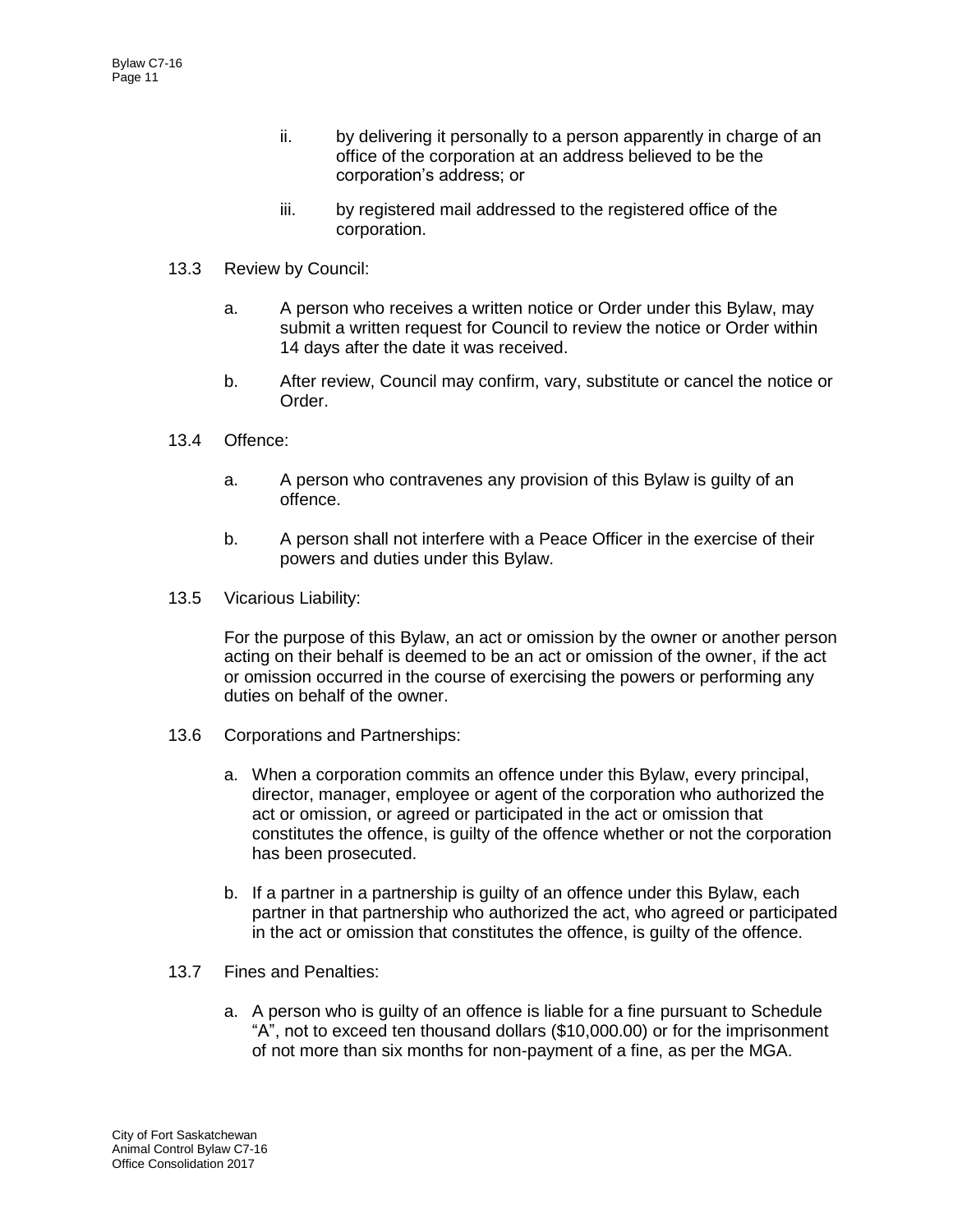- b. Without restricting the generality of Section 13.7.a, the fine amounts set out in Schedule "A" are established for use on Municipal Tags and Violation Tickets, if a voluntary payment option is offered.
- 13.8 Municipal Tag:
	- a. A Peace Officer is hereby authorized to issue a Municipal Tag to any person who the Peace Officer believes has contravened any provision of this Bylaw.
	- b. A Municipal Tag may be issued:
		- i. personally;
		- ii. by mailing a copy to such person at their last known municipal address; or
		- iii.  $3$ by leaving it at the last known municipal address of such person.
- 13.9 The Municipal Tag shall be in a form approved by the City Manager and shall state:
	- a. the name of the person;
	- b. the offence;
	- c. the specified penalty established by this Bylaw for the offence;
	- d. that the penalty shall be paid within seven days of the issuance; and
	- e. any other information as may be required by the City Manager.
- 13.10 Payment in Lieu of Prosecution:

Where a Municipal Tag is issued pursuant to this Bylaw, the person to whom it is issued may, in lieu of being prosecuted for the offence, pay the penalty to the City, specified within the prescribed time indicated on the Municipal Tag.

- 13.11 Violation Ticket:
	- a. Where a Municipal Tag has been issued and the specified penalty has not been paid within the prescribed time, the Peace Officer is authorized to issue a Violation Ticket pursuant to the *Provincial Offences Procedure Act*.
	- b. Notwithstanding Section 13.11.a, a Peace Officer is hereby authorized to issue a Violation Ticket pursuant to the *Provincial Offences Procedure Act* to any person who the Peace Officer believes has contravened any provision of this Bylaw.

 $\overline{a}$ 

<sup>3</sup> C6-17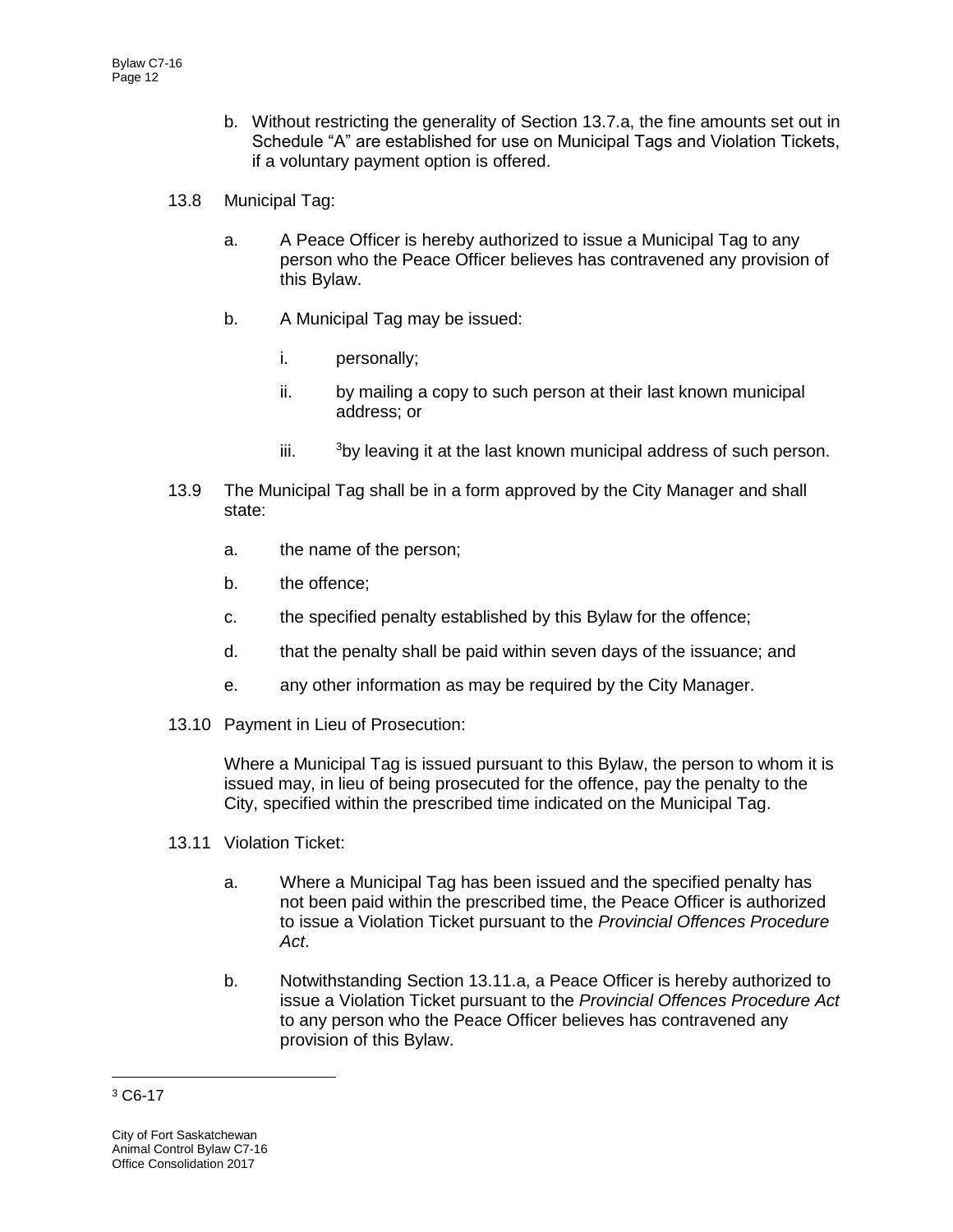- 13.12 Where a Violation Ticket is issued in respect of an offence, it may:
	- a. specify the fine amount established by this Bylaw for the offence; or
	- b. require a person to appear in court, without the alternative of making a voluntary payment.
- 13.13 Voluntary Payment:
	- a. A person who commits an offence may submit the voluntary payment noting the specified penalty to the Provincial Court Clerk, on or before the initial appearance date indicated on the Violation Ticket, if:
		- i. the Violation Ticket is issued with respect to the offence; and
		- ii. the Violation Ticket specifies the fine amount established by this Bylaw for the offence;

# **14. POWERS OF THE CITY MANAGER**

- 14.1 Without restricting any other power, duty, or function granted by this or any other Bylaw, the City Manager may:
	- a. carry out inspections to determine compliance with this Bylaw;
	- b. take steps or carry out actions required to enforce this Bylaw;
	- c. take necessary steps or carry out actions required to remedy a contravention of this Bylaw;
	- d. establish forms for the purposes of this Bylaw;
	- e. establish an animal shelter for seized and impounded animals; to make rules and regulations for an animal shelter; and to regulate the conduct and form of an animal shelter, pursuant to this Bylaw;
	- f. establish off-leash area(s);
	- g. approve any parade, circus, rodeo, agricultural show, or any similar function which contains prohibited animals, within the City; and
	- h. delegate powers, duties or functions under this Bylaw to an employee of the City.

## **15. GENDER REFERENCES**

All references in this Bylaw will be read with such changes in number and gender as may be appropriate, and references shall be read as a corporation or partnership, and pronouns shall be deemed to not be gender specific.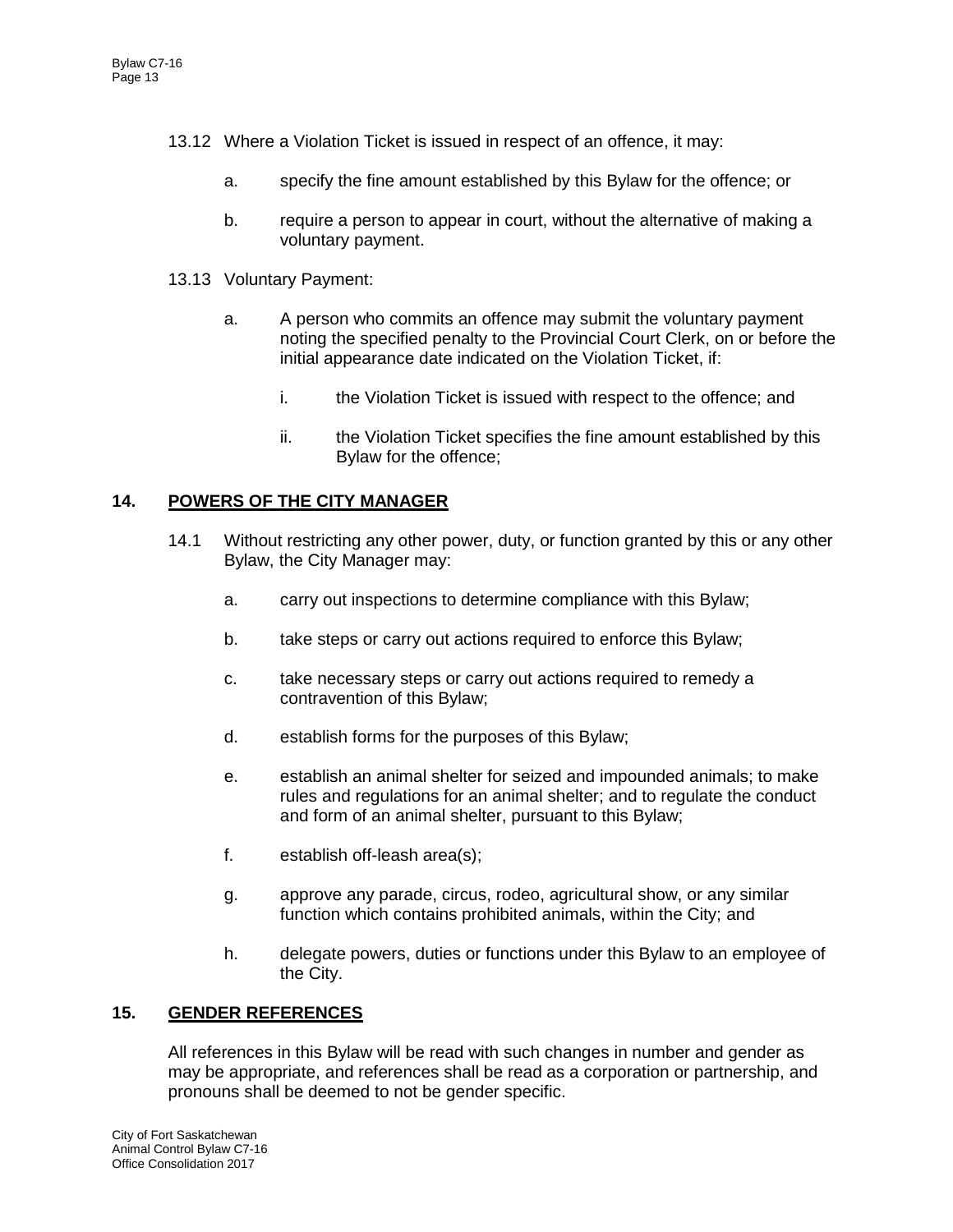## **16. INTERPRETATION**

- 16.1 References to provisions of statutes, rules or regulations shall be deemed to include references to such provisions as amended, modified or re-enacted from time to time.
- 16.2 Nothing in this Bylaw relieves any person from compliance with any other bylaw or applicable federal or provincial law, regulation or enactment.

## **17. SEVERABILITY**

If any portion of this Bylaw is declared invalid by a court of competent jurisdiction, the invalid portion shall be severed and the remainder of the Bylaw is deemed valid.

#### **18. EFFECTIVE DATE**

This Bylaw becomes effective upon third and final reading.

#### **19. PRIOR BYLAWS**

This Bylaw supersedes and takes precedence over all previously passed bylaws which refer to animal control, as well as any previously passed resolutions which may be in conflict with this Bylaw.

#### **20. REPEAL OF BYLAWS**

Upon third reading of Bylaw C7-16, Bylaw C1-02 and all amendments thereto are hereby repealed.

**(NOTE: Consolidation made under Section 69 of the** *Municipal Government Act***, R.S.A. 2000,c.M-26 and Bylaw C5-13, and printed under the Director, Legislative Service's authority)**

**Bylaw C7-16, passed by Council, May 24, 2016**

#### **Amendments:**

Bylaw C6-17, March 28, 2017 Bylaw C35-20, December 8, 2020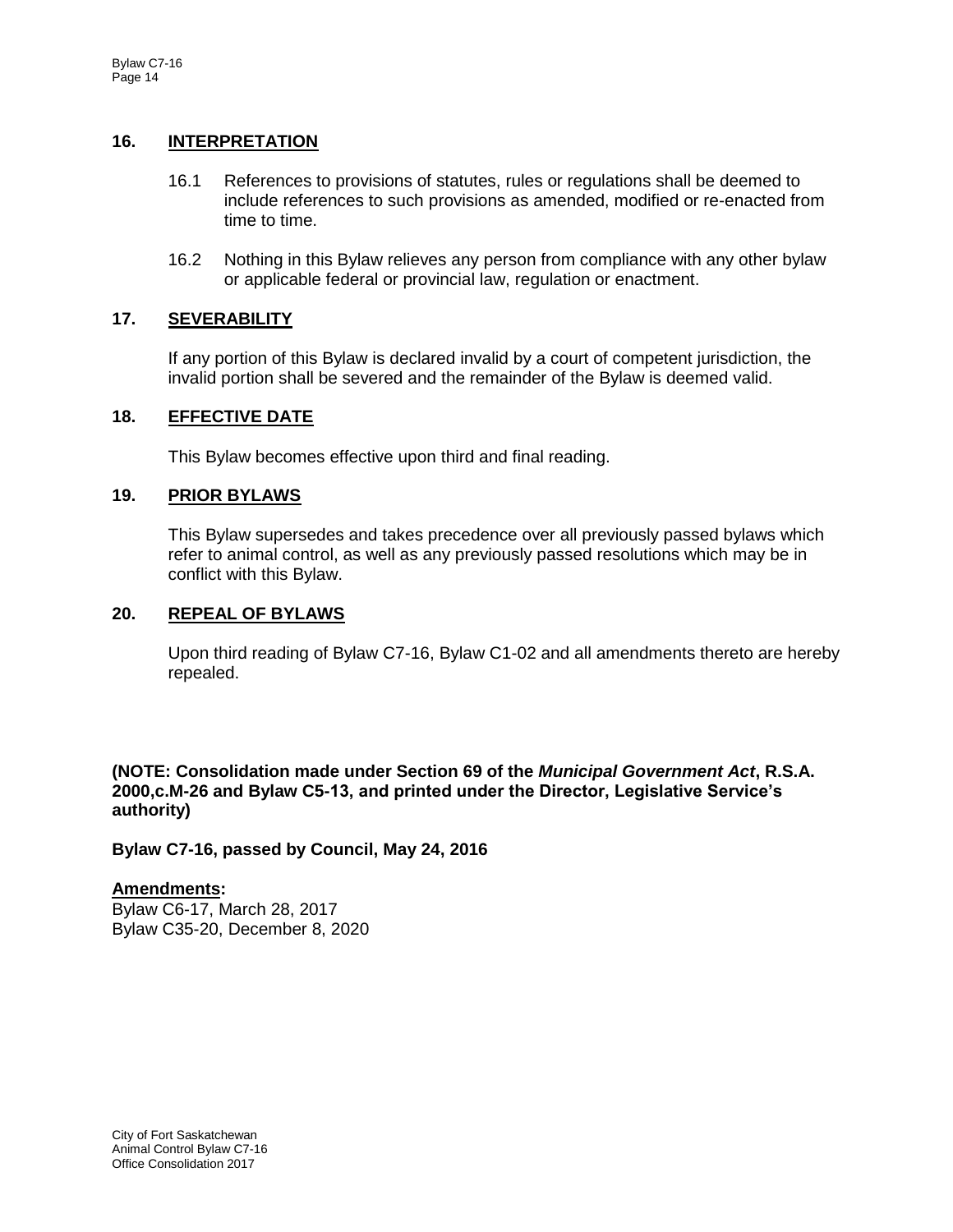## **CITY OF FORT SASKATCHEWAN ANIMAL CONTROL BYLAW**

# **BYLAW NO. C7-16**

## **SCHEDULE "A" SPECIFIED PENALTIES**

| <b>Section</b> | <b>Offence</b>                                                                                                                                 | <b>Penalty</b><br>1st<br><b>Offence</b> | Penalty 2nd<br>and<br><b>Subsequent</b><br><b>Offence</b> |
|----------------|------------------------------------------------------------------------------------------------------------------------------------------------|-----------------------------------------|-----------------------------------------------------------|
| 3.1            | Failure to obtain a Dog or Cat Licence                                                                                                         | \$150                                   | \$300                                                     |
|                |                                                                                                                                                |                                         |                                                           |
| 3.1            | Failure to obtain a Nuisance Dog Licence                                                                                                       | \$250                                   | \$500                                                     |
| 3.1            | Failure to obtain a Restricted Dog Licence                                                                                                     | \$500                                   | \$1000                                                    |
|                |                                                                                                                                                |                                         |                                                           |
| 4.1            | Harbouring more than three dogs, nuisance<br>dogs, or restricted dogs                                                                          | \$100                                   | \$200                                                     |
| 4.2            | Harbouring more than three cats                                                                                                                | \$100                                   | \$200                                                     |
|                |                                                                                                                                                |                                         |                                                           |
| 4.3            | Permitting dog or cat to be at large                                                                                                           | \$150                                   | \$300                                                     |
|                |                                                                                                                                                |                                         |                                                           |
| 4.3            | Permitting a nuisance dog to be at large                                                                                                       | \$250                                   | \$500                                                     |
| 4.3            | Permitting a restricted dog to be at large                                                                                                     | \$500                                   | \$1000                                                    |
|                |                                                                                                                                                |                                         |                                                           |
| 4.6            | Failure to display/wear a valid Licence tag                                                                                                    | \$100                                   | \$200                                                     |
|                |                                                                                                                                                |                                         |                                                           |
| 4.7            | Allowing a dog, nuisance dog, restricted dog, or<br>cat cause damage to public or private property                                             | \$150                                   | \$300                                                     |
|                |                                                                                                                                                |                                         |                                                           |
| 4.8(a)         | Allowing a dog, nuisance dog, restricted dog, or<br>cat threaten or bite a person                                                              | \$250                                   | \$500                                                     |
|                |                                                                                                                                                |                                         |                                                           |
| 4.8(b)         | Allowing a dog, nuisance dog, restricted dog, or<br>cat chase a motor vehicle                                                                  | \$100                                   | \$200                                                     |
|                |                                                                                                                                                |                                         |                                                           |
| 4.8(c)         | Allowing a dog, nuisance dog, restricted dog, or<br>cat chase a person                                                                         | \$100                                   | \$200                                                     |
| 4.8(d)         | Allowing a dog, nuisance dog, restricted dog, or<br>cat to harass, attack, injure or kill another dog,<br>nuisance dog, restricted dog, or cat | \$250                                   | \$500                                                     |
|                |                                                                                                                                                |                                         |                                                           |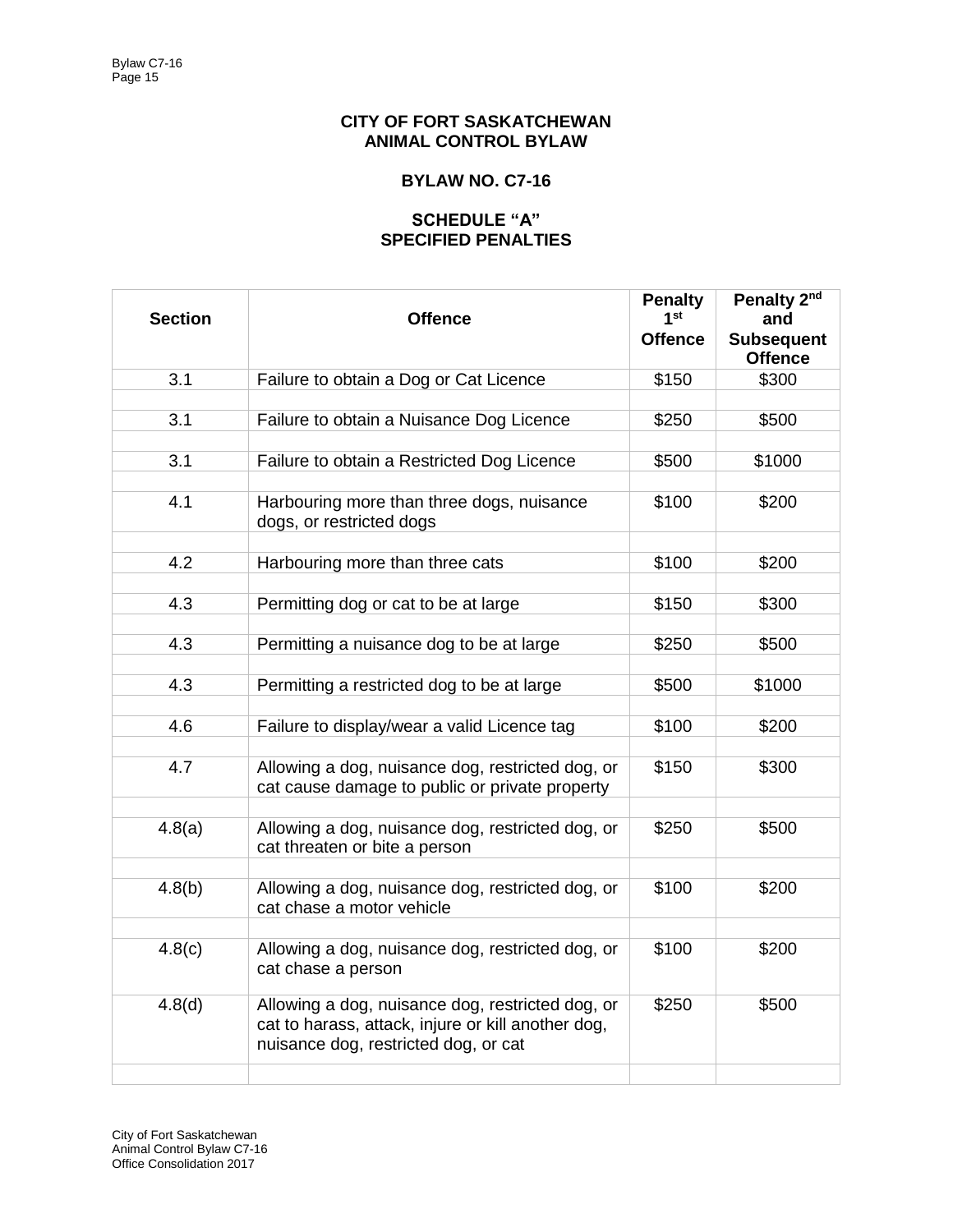| 4.10 | Provoking or abusing a dog, nuisance dog,<br>restricted dog, or cat                                                                                                                               | \$250  | \$500  |
|------|---------------------------------------------------------------------------------------------------------------------------------------------------------------------------------------------------|--------|--------|
| 5.1  | Failure to remove dog, nuisance dog, restricted<br>dog, or cat defecation from private or public<br>property, other than the property of the owner                                                | \$150  | \$300  |
| 5.3  | Failure to ensure that defecation left by the<br>animal on the property of the owner does not<br>accumulate to an extend that it is reasonably<br>likely to annoy or pose a health risk to others | \$150  | \$300  |
| 6.1  | Permitting a dog, nuisance dog, restricted dog,<br>or cat to bark, howl, or meow excessively                                                                                                      | \$150  | \$300  |
| 7.1  | Failure to meet the conditions of a Nuisance<br>Dog Licence                                                                                                                                       | \$250  | \$500  |
| 8.1  | Failure to insure a restricted dog                                                                                                                                                                | \$150  | \$300  |
| 8.5  | Failure to follow restricted dog conditions, when<br>off the owner's premises                                                                                                                     | \$1000 | \$2000 |
| 8.6  | Failure to follow restricted dog conditions, when<br>on the owner's premises                                                                                                                      | \$1000 | \$2000 |
| 9.1  | Harbouring prohibited animals                                                                                                                                                                     | \$250  | \$500  |
| 9.3  | Harbouring more than four pigeons or rabbits,<br>in any combination                                                                                                                               | \$100  | \$200  |
| 9.4  | Failure to follow conditions of owning pigeons<br>or rabbits                                                                                                                                      | \$150  | \$300  |
| 12.1 | Any person who deliberately or willfully and with<br>malicious intent, injures, hurts or otherwise<br>harms any animal                                                                            | \$250  | \$500  |
| 12.2 | Refuse to allow a service or guide dog in the<br>company of a person requiring its assistance to<br>enter any building or property accessible to the<br>public                                    | \$250  | \$500  |
| 12.3 | Allowing an animal in any City transit vehicle or<br>facility that is not in an enclosed carrier or held<br>at all times                                                                          | \$100  | \$200  |
| 12.4 | Use of an illegal trap                                                                                                                                                                            | \$250  | \$500  |